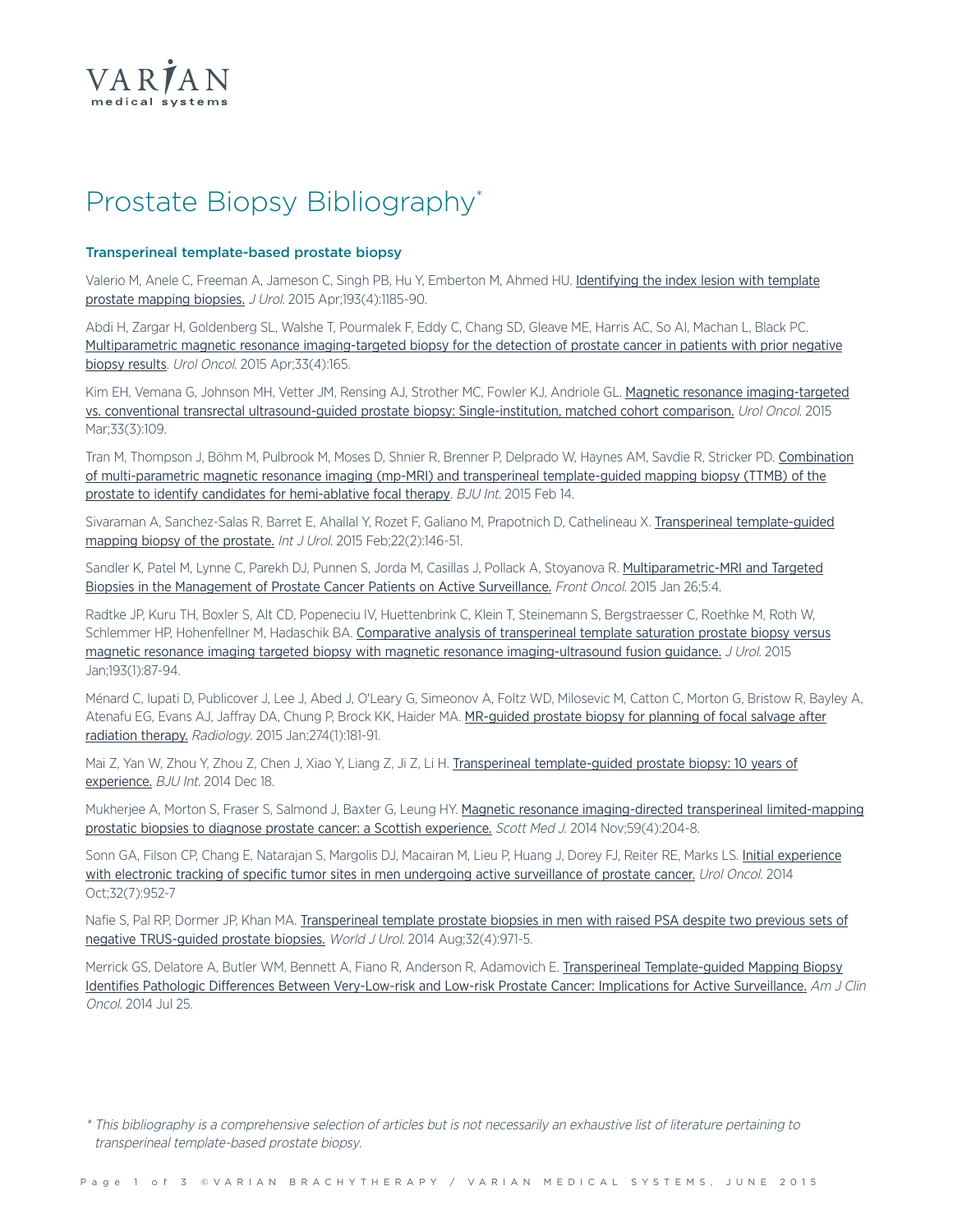Lawrence EM, Tang SY, Barrett T, Koo B, Goldman DA, Warren AY, Axell RG, Doble A, Gallagher FA, Gnanapragasam VJ, Kastner C, Sala E. Prostate cancer: performance [characteristics](http://www.ncbi.nlm.nih.gov/pubmed/24744197) of combined T₂W and DW-MRI scoring in the setting of template transperineal rebiopsy using [MR-TRUS](http://www.ncbi.nlm.nih.gov/pubmed/24744197) fusion. Eur Radiol. 2014 Jul;24(7):1497-505.

Singh PB, Anele C, Dalton E, Barbouti O, Stevens D, Gurung P, Arya M, Jameson C, Freeman A, Emberton M, Ahmed HU. [Prostate](http://www.ncbi.nlm.nih.gov/pubmed/24207133) cancer tumour features on template [prostate-mapping](http://www.ncbi.nlm.nih.gov/pubmed/24207133) biopsies: implications for focal therapy. Eur Urol. 2014 Jul;66(1):12-9.

Thompson JE, Moses D, Shnier R, Brenner P, Delprado W, Ponsky L, Pulbrook M, Böhm M, Haynes AM, Hayen A, Stricker PD. [Multiparametric](http://www.ncbi.nlm.nih.gov/pubmed/24518762) magnetic resonance imaging guided diagnostic biopsy detects significant prostate cancer and could reduce [unnecessary](http://www.ncbi.nlm.nih.gov/pubmed/24518762) biopsies and over detection: a prospective study. J Urol. 2014 Jul;192(1):67-74.

Vyas L, Acher P, Kinsella J, Challacombe B, Chang RT, Sturch P, Cahill D, Chandra A, Popert R. [Indications,](http://www.ncbi.nlm.nih.gov/pubmed/24053629) results and safety profile of [transperineal](http://www.ncbi.nlm.nih.gov/pubmed/24053629) sector biopsies (TPSB) of the prostate: a single centre experience of 634 cases. BJU Int. 2014 Jul;114(1):32-7.

Gomez JM, Garcia Rodriguez J. [Optimization](http://www.ncbi.nlm.nih.gov/pubmed/24914840) of prostate biopsy in patients considered for active surveillance. The role of the confirmatory biopsy and [transperineal](http://www.ncbi.nlm.nih.gov/pubmed/24914840) techniques. Arch Esp Urol. 2014 Jun;67(5):409-18.

Nafie S, Mellon JK, Dormer JP, Khan MA. The role of [transperineal](http://www.ncbi.nlm.nih.gov/pubmed/24590360) template prostate biopsies in prostate cancer diagnosis in biopsy naïve men with PSA less than 20 ng ml(-1.). Prostate Cancer Prostatic Dis. 2014 Jun;17(2):170-3.

Smith JB, Popert R, Nuttall MC, Vyas L, Kinsella J, Cahill D. [Transperineal](http://www.ncbi.nlm.nih.gov/pubmed/24726315) sector prostate biopsies: a local anesthetic outpatient [technique.](http://www.ncbi.nlm.nih.gov/pubmed/24726315) *Urology.* 2014 Jun;83(6):1344-9.

Gershman B, Zietman AL, Feldman AS, McDougal WS. Transperineal [template-guided](http://www.ncbi.nlm.nih.gov/pubmed/22305626) prostate biopsy for patients with persistently elevated PSA and multiple prior negative [biopsies.](http://www.ncbi.nlm.nih.gov/pubmed/22305626) Urol Oncol. 2013 Oct;31(7):1093-7.

Kuru TH, Wadhwa K, Chang RT, Echeverria LM, Roethke M, Polson A, Rottenberg G, Koo B, Lawrence EM, Seidenader J, Gnanapragasam V, Axell R, Roth W, Warren A, Doble A, Muir G, Popert R, Schlemmer HP, Hadaschik BA, Kastner C. [Definitions](ttp://www.ncbi.nlm.nih.gov/pubmed/23773772) of terms, processes and a minimum dataset for transperineal prostate biopsies: a [standardization](ttp://www.ncbi.nlm.nih.gov/pubmed/23773772) approach of the Ginsburg Study Group for Enhanced Prostate [Diagnostics.](ttp://www.ncbi.nlm.nih.gov/pubmed/23773772) BJU Int. 2013 Sep;112(5):568-77.

Symons JL, Huo A, Yuen CL, Haynes AM, Matthews J, Sutherland RL, Brenner P, Stricker PD. Outcomes of [transperineal](http://www.ncbi.nlm.nih.gov/pubmed/23551500) templateguided prostate biopsy in 409 [patients.](http://www.ncbi.nlm.nih.gov/pubmed/23551500) BJU Int. 2013 Sep;112(5):585-93.

Bittner N, Merrick GS, Butler WM, Bennett A, Galbreath RW. Incidence and [pathological](http://www.ncbi.nlm.nih.gov/pubmed/23416641) features of prostate cancer detected on [transperineal](http://www.ncbi.nlm.nih.gov/pubmed/23416641) template guided mapping biopsy after negative transrectal ultrasound guided biopsy. J Urol. 2013 Aug;190(2):509-14.

Tsivian M, Abern MR, Qi P, Polascik TJ. Short-term functional outcomes and [complications](http://www.ncbi.nlm.nih.gov/pubmed/23697794) associated with transperineal template prostate [mapping](http://www.ncbi.nlm.nih.gov/pubmed/23697794) biopsy. Urology. 2013 Jul;82(1):166-70.

Bittner N, Merrick GS, Bennett A, Butler WM, Andreini HJ, Taubenslag W, Adamovich E. Diagnostic Performance of Initial [Transperineal](http://www.ncbi.nlm.nih.gov/pubmed/23764680) [Template-guided](http://www.ncbi.nlm.nih.gov/pubmed/23764680) Mapping Biopsy of the Prostate Gland. Am J Clin Oncol. 2013 Jun 11.

Losa A, Gadda GM, Lazzeri M, Lughezzani G, Cardone G, Freschi M, Lista G, Larcher A, Nava LD, Guazzoni G. [Complications](http://www.ncbi.nlm.nih.gov/pubmed/23522299) and quality of life after [template-assisted](http://www.ncbi.nlm.nih.gov/pubmed/23522299) transperineal prostate biopsy in patients eligible for focal therapy. Urology. 2013 Jun;81(6):1291-6.

Taira AV, Merrick GS, Bennett A, Andreini H, Taubenslag W, Galbreath RW, Butler WM, Bittner N, Adamovich E. [Transperineal](http://www.ncbi.nlm.nih.gov/pubmed/22307210) templateguided mapping biopsy as a staging procedure to select patients best suited for active [surveillance.](http://www.ncbi.nlm.nih.gov/pubmed/22307210) Am J Clin Oncol. 2013. Apr;36(2):116-20.

Kasivisvanathan V, Dufour R, Moore CM, Ahmed HU, Abd-Alazeez M, Charman SC, Freeman A, Allen C, Kirkham A, van der Meulen J, Emberton M. [Transperineal](http://www.ncbi.nlm.nih.gov/pubmed/23063807) magnetic resonance image targeted prostate biopsy versus transperineal template prostate biopsy in the detection of clinically [significant](http://www.ncbi.nlm.nih.gov/pubmed/23063807) prostate cancer. J Urol. 2013 Mar;189(3):860-6.

Lecornet E, Ahmed HU, Hu Y, Moore CM, Nevoux P, Barratt D, Hawkes D, Villers A, Emberton M. The [accuracy](http://www.ncbi.nlm.nih.gov/pubmed/22819118) of different biopsy strategies for the detection of clinically important prostate cancer: a computer [simulation.](http://www.ncbi.nlm.nih.gov/pubmed/22819118) J Urol. 2012 Sep;188(3):974-80.

Barzell WE, Melamed MR, Cathcart P, Moore CM, Ahmed HU, Emberton M. Identifying candidates for active [surveillance:](http://www.ncbi.nlm.nih.gov/pubmed/22818143) an evaluation of the repeat biopsy strategy for men with [favorable](http://www.ncbi.nlm.nih.gov/pubmed/22818143) risk prostate cancer. J Urol. 2012 Sep:188(3):762-7.

Ayres BE, Montgomery BS, Barber NJ, Pereira N, Langley SE, Denham P, Bott SR. The role of [transperineal](http://www.ncbi.nlm.nih.gov/pubmed/21854535) template prostate biopsies in restaging men with prostate cancer managed by active [surveillance.](http://www.ncbi.nlm.nih.gov/pubmed/21854535) BJU Int. 2012 Apr;109(8):1170-6.